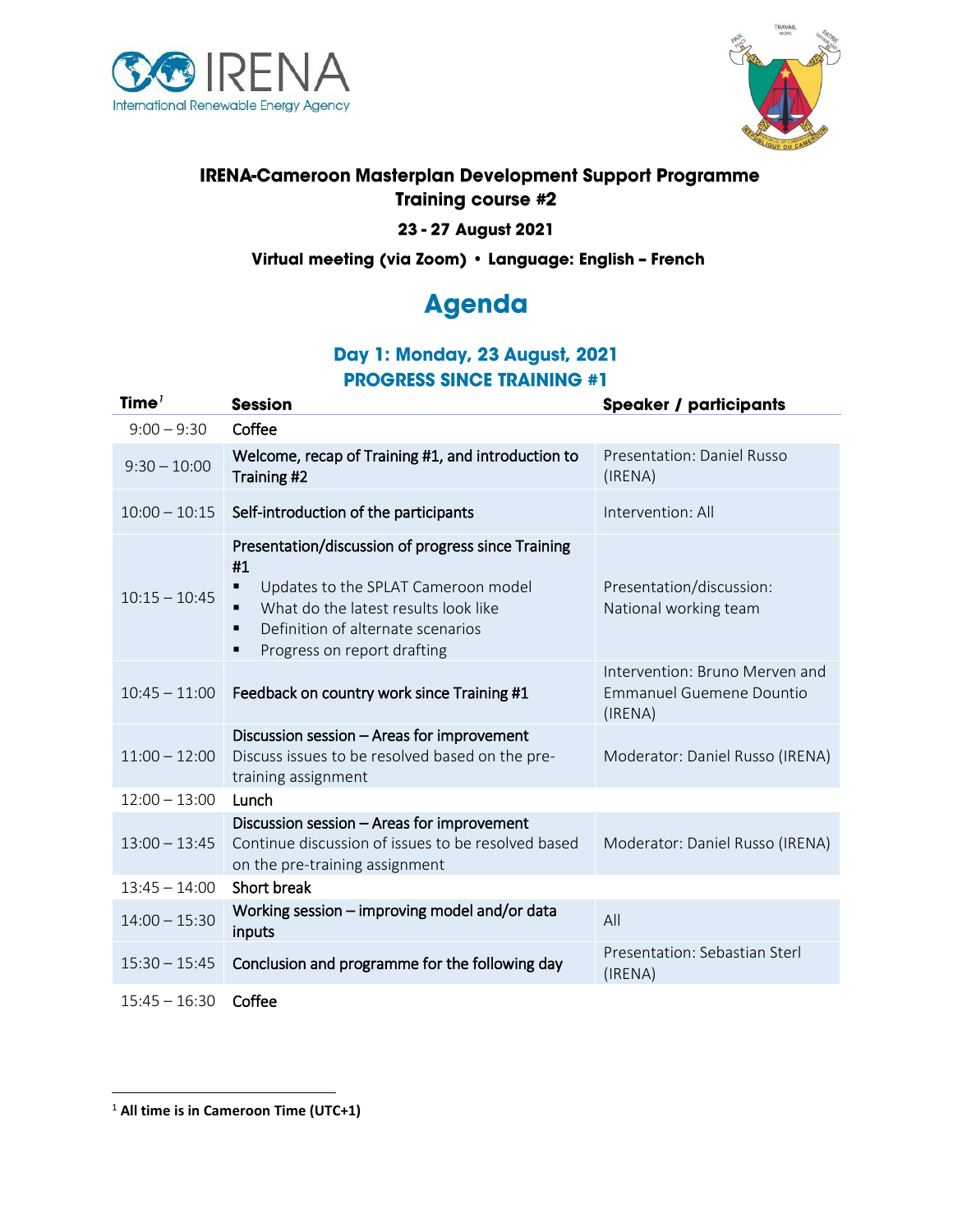



#### DAY 2: TUESDAY, 24 AUGUST, 2021 **DEFINING RESOURCE POTENTIAL - WIND AND SOLAR**

| <b>Time</b>     | <b>Session</b>                                                                                                                                           | <b>Speaker / participants</b>                  |
|-----------------|----------------------------------------------------------------------------------------------------------------------------------------------------------|------------------------------------------------|
| $9:00 - 9:30$   | Coffee                                                                                                                                                   |                                                |
| $9:30 - 10:00$  | Wind and Solar Model Supply Regions<br>Detailed overview of MSR methodology,<br>п<br>selection, and implementation                                       | Presentation: Sebastian Sterl<br>(IRENA)       |
| $10:00 - 10:30$ | Wind and Solar technologies in SPLAT-Cameroon<br>Detailed overview of wind and solar<br>$\blacksquare$<br>representation                                 | Presentation: Bruno Merven<br>(IRENA)          |
| $10:30 - 12:00$ | Exercise – Review wind and solar MSR locations and<br>results<br>Explore the sensibility of MSR regions                                                  | Moderator: Emmanuel Guemene<br>Dountio (IRENA) |
| $12:00 - 13:00$ | Lunch                                                                                                                                                    |                                                |
| $13:00 - 13:45$ | Exercise – Review wind and solar MSR locations and<br>results (Cont'd)                                                                                   | Moderator: Emmanuel Guemene<br>Dountio (IRENA) |
| $13:45 - 14:00$ | <b>Short Break</b>                                                                                                                                       |                                                |
| $14:00 - 15:00$ | Discussion session - Way forward for wind and solar<br>data<br>Finalise review of wind and solar input data<br>Identify any changes that need to be made | Moderator: Daniel Russo (IRENA)                |
| $15:00 - 15:15$ | Conclusion and programme for the following day                                                                                                           | Intervention: Daniel Russo<br>(IRENA)          |
| $15:15 - 15:45$ | Coffee                                                                                                                                                   |                                                |
| $15:45 - 17:00$ | Custom topic (TBD)                                                                                                                                       | Presentation: TBD (IRENA)                      |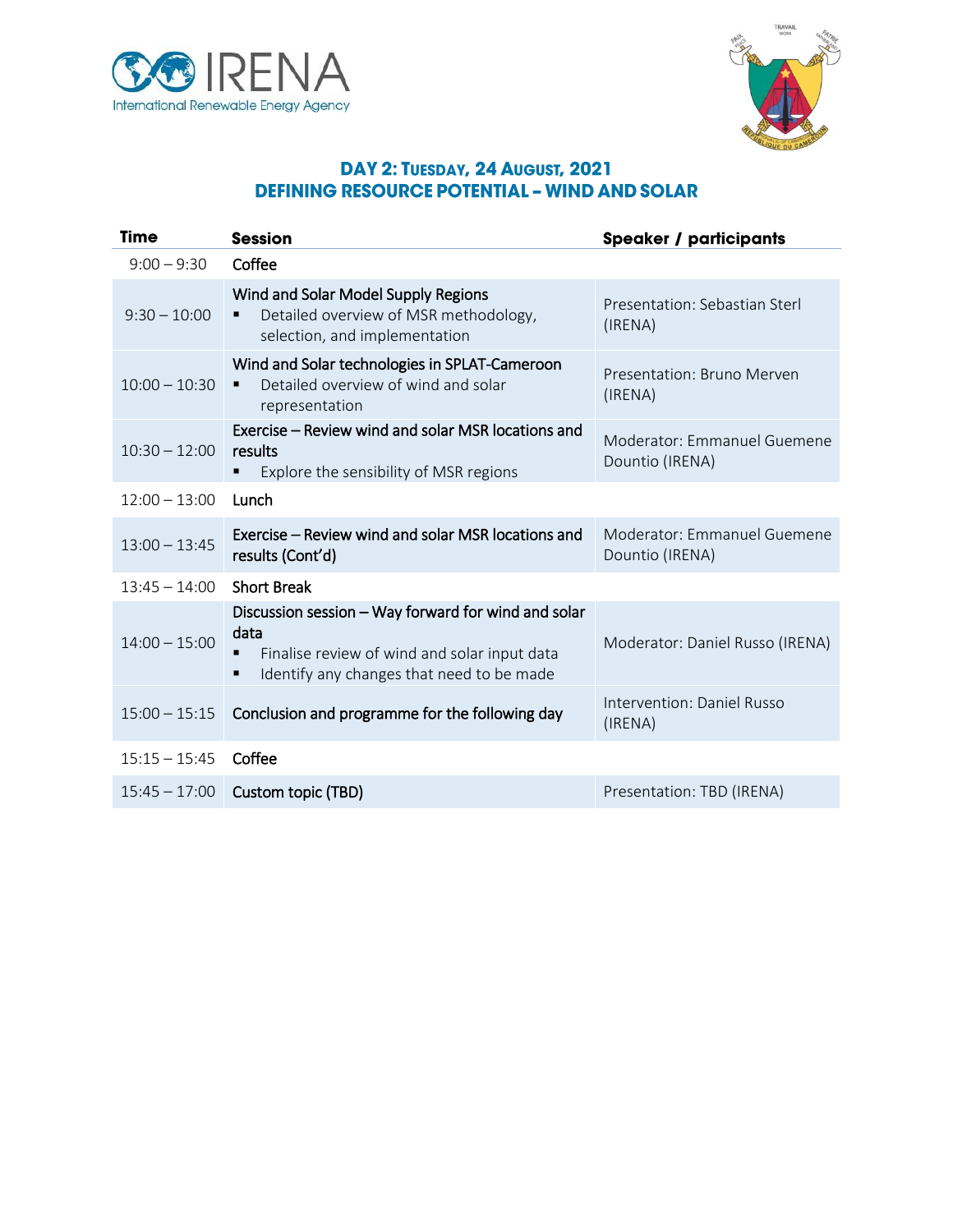



## DAY 3: WEDNESDAY, 25 AUGUST, 2021 **DEFINING RESOURCE POTENTIAL - HYDRO**

| <b>Time</b>     | <b>Session</b>                                                                                                                             | <b>Speaker / participants</b>                     |
|-----------------|--------------------------------------------------------------------------------------------------------------------------------------------|---------------------------------------------------|
| $9:00 - 9:30$   | Coffee                                                                                                                                     |                                                   |
| $9:30 - 10:00$  | Hydropower plant flexibility<br>Detailed overview of hydropower plant<br>flexibility in SPLAT Cameroon                                     | Presentation: Sebastian Sterl<br>(IRENA)          |
| $10:00 - 10:30$ | Hydropower plants in SPLAT-Cameroon<br>Detailed overview of hydropower plants<br>٠<br>included in SPLAT-Cameroon                           | Presentation: Emmanuel<br>Guemene Dountio (IRENA) |
| $10:30 - 12:00$ | Exercise - Review hydropower inputs and results<br>Explore the sensibility of hydropower<br>parameters and behavior in results             | Moderator: Emmanuel Guemene<br>Dountio (IRENA)    |
| $12:00 - 13:00$ | Lunch                                                                                                                                      |                                                   |
| $13:00 - 13:45$ | Exercise – Review hydropower inputs and results<br>(Cont'd)                                                                                | Moderator: Emmanuel Guemene<br>Dountio (IRENA)    |
| $13:45 - 14:00$ | <b>Short Break</b>                                                                                                                         |                                                   |
| $14:00 - 15:00$ | Discussion session - Way forward for hydropower<br>data<br>Finalise review of hydropower data<br>Identify any changes that need to be made | Moderator: Daniel Russo (IRENA)                   |
| $15:00 - 15:15$ | Conclusion and programme for the following day                                                                                             | Intervention: Daniel Russo<br>(IRENA)             |
| $15:15 - 15:45$ | Coffee                                                                                                                                     |                                                   |
| $15:45 - 17:00$ | Custom topic (TBD)                                                                                                                         | Presentation: TBD (IRENA)                         |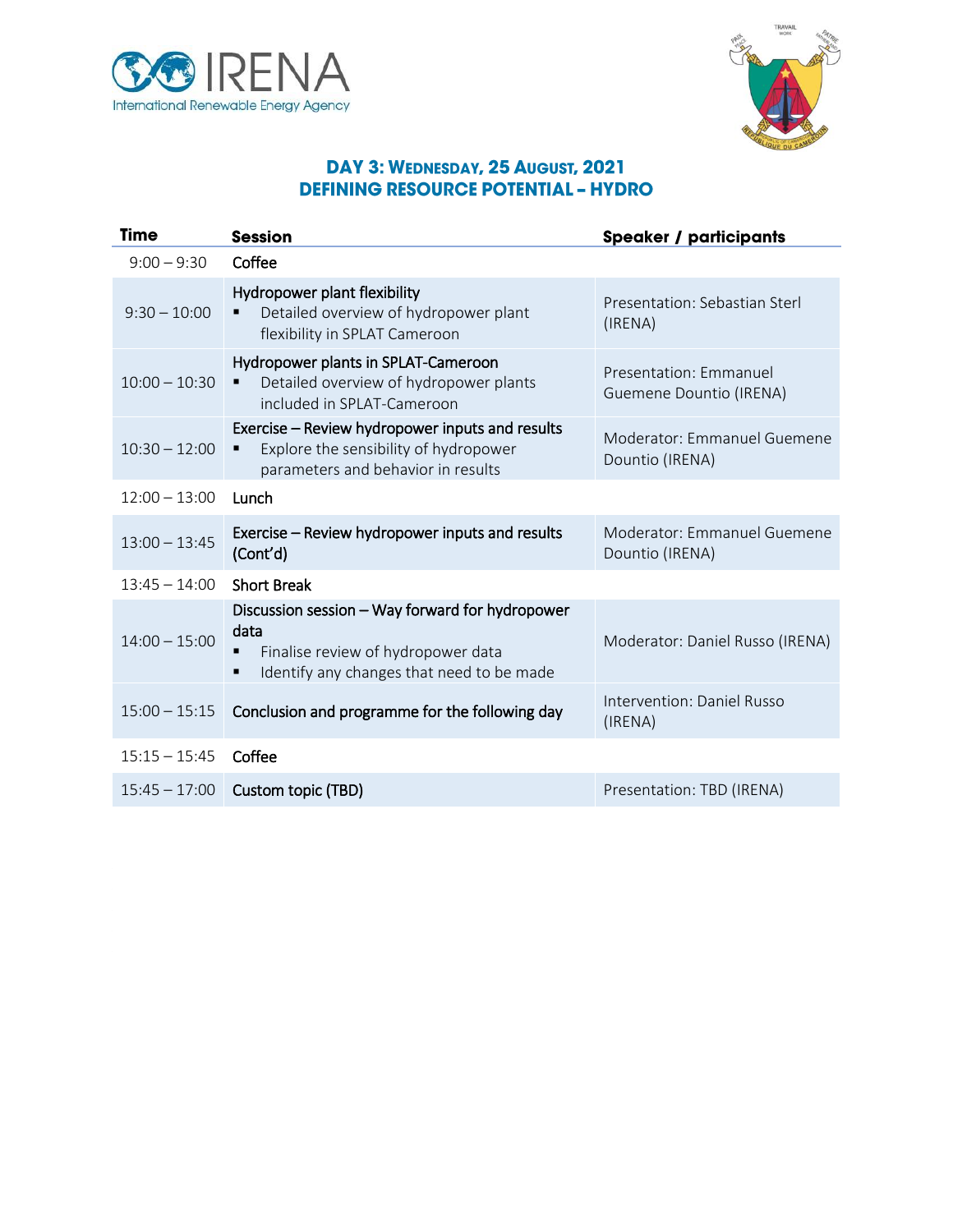



## DAY 4: THURSDAY, 26 AUGUST, 2021 **ECONOMIC ASPECTS AND EMISSIONS IN RESULTS**

| <b>Time</b>     | <b>Session</b>                                                                                                                                                                                   | <b>Speaker / participants</b>                       |
|-----------------|--------------------------------------------------------------------------------------------------------------------------------------------------------------------------------------------------|-----------------------------------------------------|
| $9:00 - 9:30$   | Coffee                                                                                                                                                                                           |                                                     |
| $9:30 - 10:15$  | Analysing economic aspects of the SPLAT model<br>Cost minimization in SPLAT model<br>Types of costs in SPLAT model and RE cost<br>٠<br>assumptions<br>Analysing costs in SPLAT results interface | Presentation: Bruno Merven<br>(IRENA)               |
| $10:15 - 11:30$ | Group exercise – research cost data for your<br><b>SPLAT model inputs</b>                                                                                                                        | Group work: All<br>Moderation: Daniel Russo (IRENA) |
| $11:30 - 12:00$ | Analysing emissions aspects of the SPLAT model<br>Emissions data in SPLAT model<br>Analysing emissions in SPLAT results<br>interface                                                             | Presentation: Emmanuel Guemene<br>Dountio (IRENA)   |
| $12:00 - 13:00$ | Lunch                                                                                                                                                                                            |                                                     |
| $13:00 - 14:00$ | Working session $-$ improving scenarios and/or<br>report drafting                                                                                                                                | Group work: All                                     |
| $14:00 - 14:05$ | <b>Short Break</b>                                                                                                                                                                               |                                                     |
| $14:05 - 15:00$ | Working session $-$ improving scenarios and/or<br>report drafting                                                                                                                                | Group work: All                                     |
| $15:00 - 15:15$ | Conclusion and programme for the following day                                                                                                                                                   | Intervention: Sebastian Sterl<br>(IRENA)            |
| $15:15 - 15:45$ | Coffee                                                                                                                                                                                           |                                                     |
| $15:45 - 17:00$ | Custom topic (TBD)                                                                                                                                                                               | Presentation: TBD (IRENA)                           |